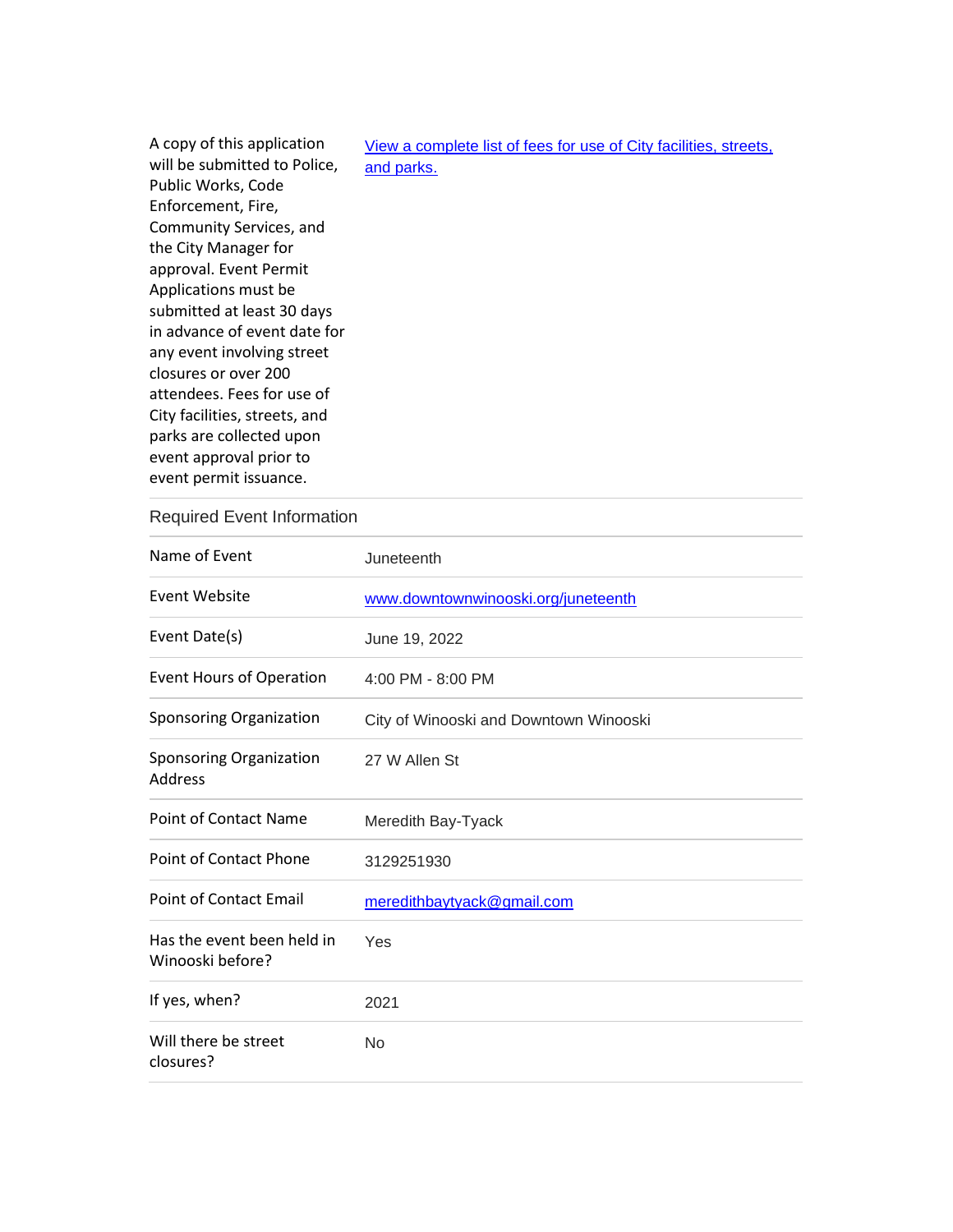Estimated Total Attendance 500

| Please give a brief<br>description of your event<br>and its location                                                                                                                                                                                              | Juneteenth Winooski is a free community event honoring and<br>celebrating the Juneteenth holiday with music, speakers,<br>vendors and booths and activities for all ages. |
|-------------------------------------------------------------------------------------------------------------------------------------------------------------------------------------------------------------------------------------------------------------------|---------------------------------------------------------------------------------------------------------------------------------------------------------------------------|
| <b>Insurance Requirements</b>                                                                                                                                                                                                                                     | No certificate attached - event sponsor will review requirements<br>with City staff.                                                                                      |
| Attach certificate of<br>insurance here.                                                                                                                                                                                                                          | Field not completed.                                                                                                                                                      |
| If you plan to sell/consume<br>alcohol at your event,<br>applicants requesting a<br>special event permit or<br>catering permit must<br>submit the application no<br>less than ten (10) days prior<br>to the event and receive<br>approval from the City<br>Clerk. | <b>Festival Liquor Permit</b>                                                                                                                                             |
| Will there be alcohol<br>sales/use?                                                                                                                                                                                                                               | <b>No</b>                                                                                                                                                                 |
| Vermont Department of<br><b>Liquor Control Application</b><br>for Festival Permit                                                                                                                                                                                 | Field not completed.                                                                                                                                                      |
| Will there be<br>food/beverage vendors?                                                                                                                                                                                                                           | Yes                                                                                                                                                                       |
| Requirement                                                                                                                                                                                                                                                       | Agree to Requirement                                                                                                                                                      |
| Will there be tents and/or<br>canopies?                                                                                                                                                                                                                           | Yes                                                                                                                                                                       |
| Tents over 1,200 square<br>feet require a permit from<br>the Vermont Department of<br>Public Safety Division of Fire<br>Safety. Permits must be<br>filed with the State at least<br>thirty (30) days in advance<br>of the event. The City may                     | N/A - no tents of that size will be used                                                                                                                                  |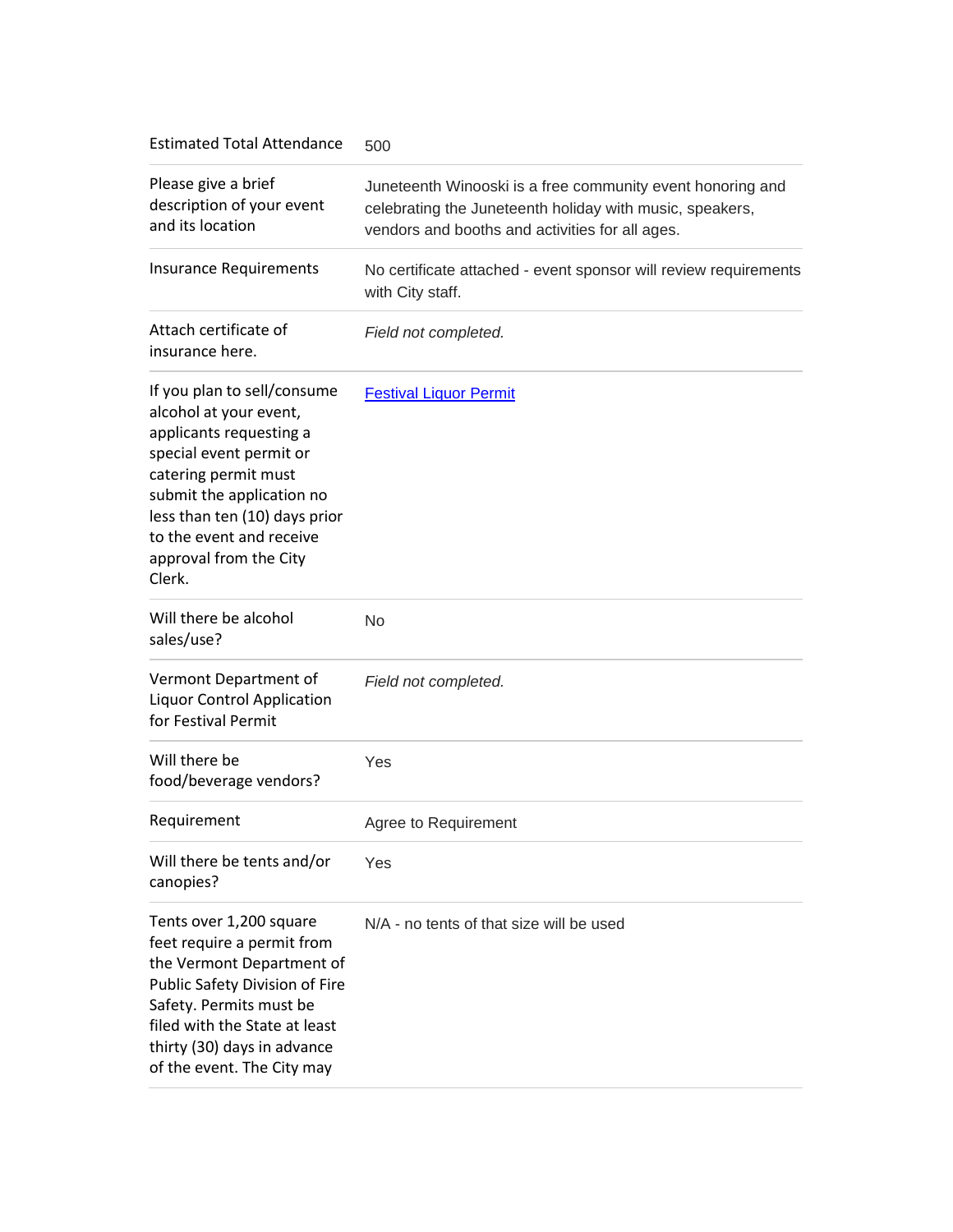issue additional safety requirements or conditions pursuant to review of the site plan.

| If the event is held in a City<br>park, please verify that the<br>park facility is available<br>through our parks and<br>facilities portal before<br>applying for an event<br>permit. Fees for each park<br>or facility are due upon<br>approval of the event prior<br>to issuance of an event<br>permit. | Click here to view our facilities and availability.                                                                                                                                         |
|-----------------------------------------------------------------------------------------------------------------------------------------------------------------------------------------------------------------------------------------------------------------------------------------------------------|---------------------------------------------------------------------------------------------------------------------------------------------------------------------------------------------|
| Will the event use a City<br>park?                                                                                                                                                                                                                                                                        | Yes                                                                                                                                                                                         |
| If yes, which park?                                                                                                                                                                                                                                                                                       | <b>Rotary Park</b>                                                                                                                                                                          |
| Will your event occur at<br>Rotary Park with 200 or<br>more attendees?                                                                                                                                                                                                                                    | Yes                                                                                                                                                                                         |
| Describe your plan for<br>providing crossing guards<br>for an event at Rotary Park<br>with 200 people or more.                                                                                                                                                                                            | Juneteenth Winooski committee members, Downtown<br>Winooski staff and City staff as well as volunteers will be on<br>site to help with crossing duties at the top and bottom<br>crosswalks. |
| Will your event require<br>power supply usage?                                                                                                                                                                                                                                                            | Yes                                                                                                                                                                                         |
| Will there be a stage at your<br>event?                                                                                                                                                                                                                                                                   | No                                                                                                                                                                                          |
| Stage vendor name                                                                                                                                                                                                                                                                                         | Field not completed.                                                                                                                                                                        |
| Will your event include<br>amplified sound?                                                                                                                                                                                                                                                               | Yes                                                                                                                                                                                         |
| Agree to requirements:                                                                                                                                                                                                                                                                                    | Amplified sound will end by 10 PM, Amplified sound will not<br>exceed 100 decibels as recorded from the curb line                                                                           |